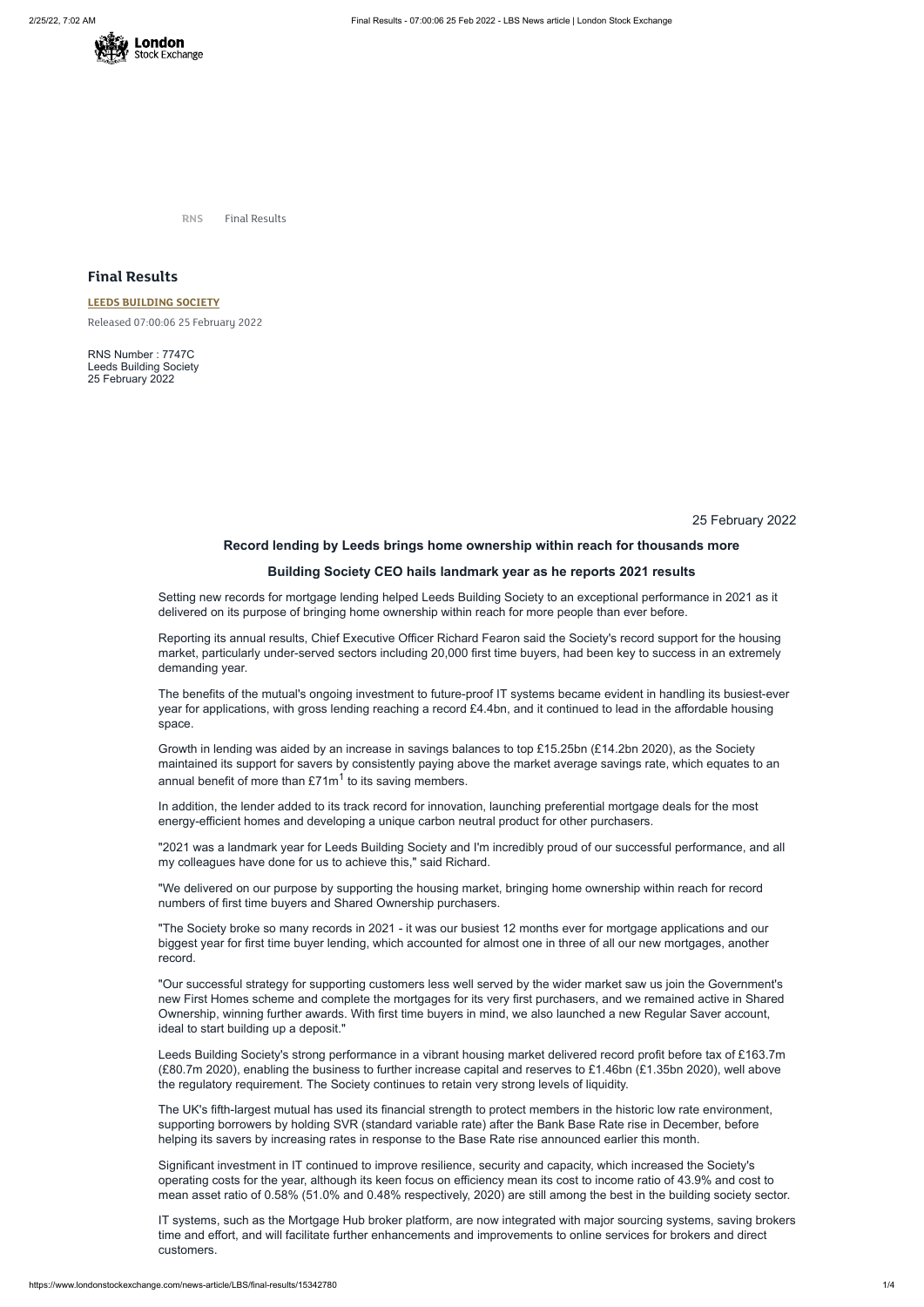2/25/22, 7:02 AM Final Results - 07:00:06 25 Feb 2022 - LBS News article | London Stock Exchange

The Society also invested further in its colleagues, creating 121 skilled jobs in key areas including data, IT, risk, and mortgage underwriting, as well as raising the minimum base level salary to £10 per hour, building on its existing Fair Pay Charter and going beyond its commitment as an accredited Living Wage Employer.

"Our colleagues' skill and commitment is what drives our business success and our record customer satisfaction scores, so I was delighted we were crowned the best financial services company to work for by Best Companies," said Richard.

"The importance of giving great service to our members, and the role played by our branch network, was behind one of our two landmark moves in Leeds in 2021 - to our new Leeds Central branch in Commercial Street.

"The other move was leaving our historic Albion Street home for an award-winning new head office in Sovereign Street, which provides the room to unite office teams formerly split across three city centre sites.

"Housing is responsible for 16% of the UK's total emissions<sup>2</sup>, so we believe it's important that we support our members as they seek to reduce their own carbon footprint.

"It's modern and airy, with plenty of collaborative space to support our new hybrid ways of working, giving colleagues flexibility to be in the office when it's most useful and make the connections which build our fantastic culture. We're asking people to be in eight days each month and empowering them to choose how this works for their role.

"As our new headquarters are very environmentally friendly, being carbon neutral in operation, relocation also helped our commitment to cutting the Society's carbon footprint.

<sup>1</sup> We paid an average rate of 0.79% against the rest of the market rate of 0.29%. CACI's CSDB, Stock, December 2020 to November 2021, latest data available

<sup>2</sup> Source: 2020 UK Greenhouse Gas Emissions, final figures (publishing.service.gov.uk)

"We're making good progress against the challenging targets we've set ourselves to reduce the Society's environmental impact and I'm pleased we were able to achieve carbon net neutral status for scope 1, 2 and 3 (business travel) emissions, more than a year ahead of plan.

To arrange an interview with Leeds Building Society Chief Executive Officer Richard Fearon, or for a hi res **photo of Richard, please contact the press office on 07769 675330.**

"With our green mortgages and tree dedications for new children's account openings, we've also taken a lead in linking our products to positive environmental action.

"Listening to our members and colleagues, and staying close to the communities where they live and work, remains fundamental to us as a mutual, and how we've evolved and stayed relevant over the past century and a half.

- Record support for the housing market with our biggest ever year for applications and £4.4bn of gross lending
- · Helped more than 20,000 first time buyers step onto the housing ladder, another Society record
- · Continued strong performance in Shared Ownership lending, earning industry awards including the title of Best Shared Ownership Mortgage Lender in 2021's What Mortgage Awards, for the sixth year running
- · Supported new initiatives such as First Homes, being the first lender to complete applications under the Government scheme and see our newest members realise their home owning dreams
- · Waived arrears fees during the year and continue to work closely with members at risk of financial difficulty to agree a solution to best suit their circumstances

"By the end of 2021, their passion and generosity had taken total fundraising for Dementia UK, our national charity partner, past £380,000 and I'm excited that the Closer to Home project will expand in 2022, bringing specialist dementia care to even more communities across the UK.

"That sense of having a stake in something bigger and being able to achieve success by working together shows that we're still living the purpose for which we were founded almost 150 years ago.

"Combined with our financial security and the resilience we've shown through the unique challenges of the pandemic, this gives me great confidence as we look ahead to the future."

#### **Ends**

#### **Notes to Editors**

**Key information from the Society's Group Results for the year ended 31 December 2021 follows.**

The Society operates throughout the UK and had assets of £22.5bn at 31 December 2021 (£20.6bn at 31 December 2020). The UK's fifth-largest mutual has its head office in the centre of Leeds, where it was founded in 1875.

The Society won the title of Best Shared Ownership Mortgage Lender in the 2021 What Mortgage Awards, its sixth consecutive year of success in this category. It also received a Gold Ribbon from Fairer Finance for savings accounts for the fourth year running, based on customer happiness and trust, along with the ability to explain things clearly.

# **Key facts and figures from Group Results for the year ended 31 December 2021:**

## **Record support for first time buyers and the housing market**

## **Continued to innovate to meet members' evolving needs and lead in green finance**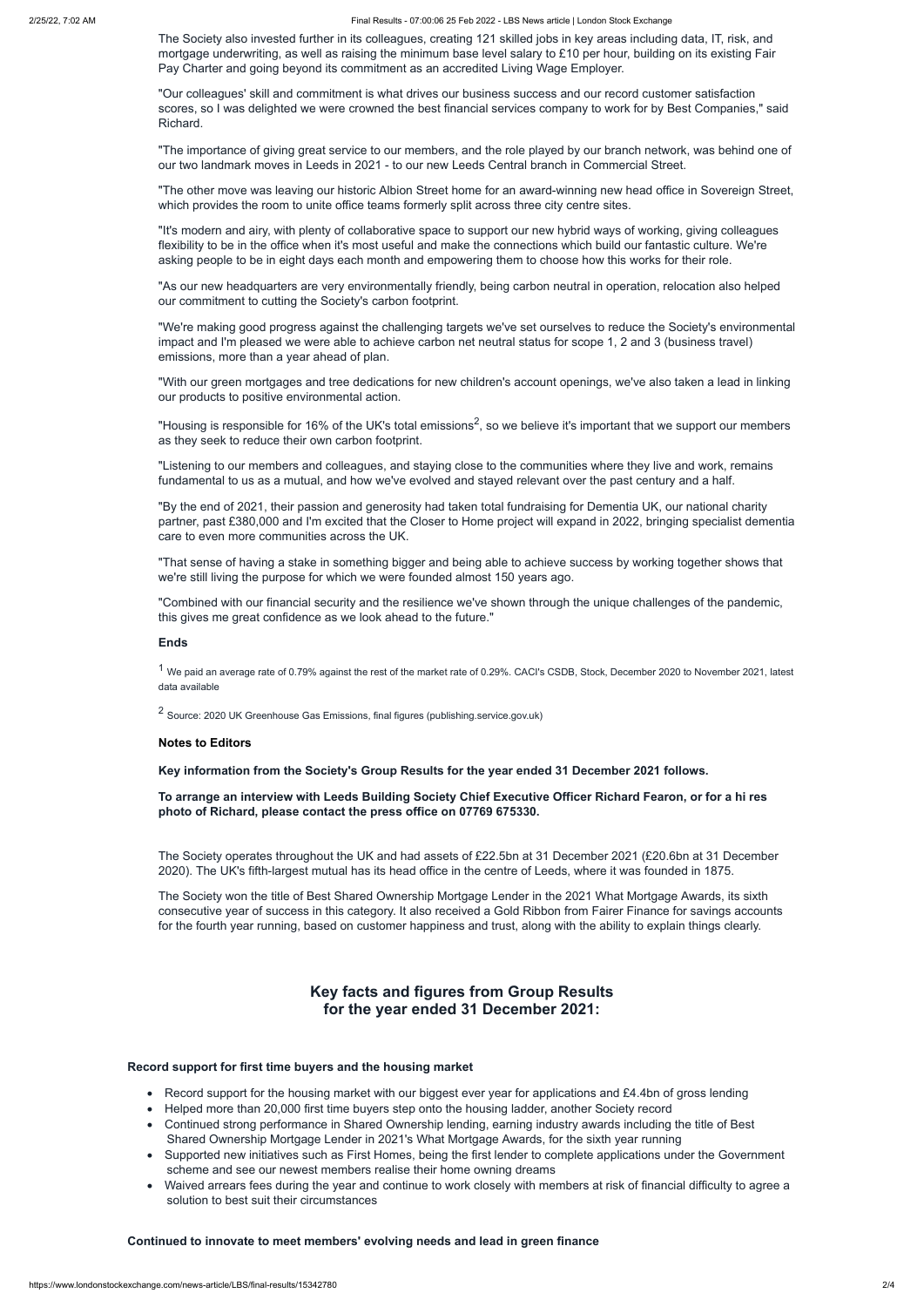- · Introduced a popular fixed rate savings bond in support of Dementia UK, our national charity partner
- · Launched new high LTV (loan to value) mortgages with preferential deals for the most energy efficient homes
- · First lender to launch a carbon neutral mortgage, offsetting the carbon footprint of the property during the initial fixed term of the mortgage
- · Dedicated more than 1,000 trees through partnership with Yorkshire Dales Millennium Trust, one for each children's account opened in branch, as well as a further 1,500 on behalf of our colleagues

#### **Used our financial strength to support members and invest for a successful future**

- Continued to pay our savings members above the market average, equating to more than £71m extra in their pockets
- · Invested in our people, creating 121 skilled jobs in key areas including data, IT, risk, and mortgage underwriting, as well as raising the minimum base level salary to £10 per hour, beyond our commitment as an accredited Living Wage Employer
- · Our colleagues deliver great service and their votes saw us crowned best financial services company to work for by Best Companies
- · Completed the move to our award-winning, energy-efficient new head office in Sovereign Street, bringing together Leeds office teams previously split across three sites
- · Sovereign Street also offers modern, collaborative space for future ways of working, including our new hybrid working model (eight days in the office each month) as we look forward to welcoming back office colleagues in greater numbers
- · Opened our new Leeds Central branch, part of our commitment to a sustainable branch network and another investment in the future of our home city
- · Accelerated our investment in our IT systems to boost capacity, resilience and security, while remaining among the most efficient businesses in the banking and building society sector
- · Completed successful rollout of our Mortgage Hub online platform for brokers, which is now integrated with major sourcing systems, saving brokers time and effort, and supporting further enhancements and improvements to online services

#### **GROUP RESULTS FOR THE YEAR ENDED 31 DECEMBER 2021**

#### **Summary Consolidated Income Statement**

|                                                                 | 2021    | <u> 2020</u> |
|-----------------------------------------------------------------|---------|--------------|
|                                                                 | £M      | £M           |
| Interest receivable and similar income                          | 424.7   | 402.6        |
| Interest payable and similar charges                            | (142.5) | (197.2)      |
| Net interest receivable                                         | 282.2   | 205.4        |
| Fees and commissions receivable                                 | 6.8     | 5.6          |
| Fees and commissions payable                                    | (0.4)   | (0.6)        |
| Fair value losses from financial instruments                    | (0.5)   | (16.8)       |
| Other operating (expense) / income                              | (1.1)   | 3.2          |
| Total income                                                    | 287.0   | 196.8        |
| Administrative expenses                                         | (116.9) | (92.9)       |
| Depreciation and amortisation                                   | (9.1)   | (7.5)        |
| Impairment credit / (charge) on loans and advances to customers | 4.1     | (14.6)       |
| Provisions charge                                               | (1.4)   | (1.1)        |
| Operating profit and profit before tax                          | 163.7   | 80.7         |
| Tax expense                                                     | (43.5)  | (18.7)       |
| Profit for the financial year                                   | 120.2   | 62.0         |

#### **Summary Statement of Financial Position**

|                                              | 31       |             |
|----------------------------------------------|----------|-------------|
|                                              | December | 31 December |
|                                              | 2021     | 2020        |
|                                              | £M       | £M          |
| <b>Assets</b>                                |          |             |
| Liquid assets                                | 3,646.8  | 2,974.8     |
| Derivative financial instruments             | 219.3    | 192.8       |
| Loans and advances to customers              | 18,527.2 | 16,988.9    |
| Fair value hedge accounting adjustment       | (169.1)  | 96.1        |
| Other assets, prepayments and accrued income | 166.5    | 270.4       |
| <b>Current tax assets</b>                    | 2.8      |             |
| Deferred tax assets                          | 4.5      | 5.6         |
| Intangible assets                            | 25.0     | 28.8        |
| Property, plant and equipment                | 82.4     | 81.3        |
| Retirement benefit surplus                   | 8.3      | 1.0         |
| <b>Total assets</b>                          | 22,513.7 | 20,639.7    |
| <b>Liabilities and equity</b>                |          |             |
| <b>Shares</b>                                | 15,258.0 | 14,162.7    |
| Fair value hedge accounting adjustment       | (72.9)   | (13.5)      |
| Derivative financial instruments             | 166.8    | 237.9       |
| Deposits and securities                      | 5,111.0  | 4,654.7     |
| <b>Current tax liabilities</b>               |          | 2.3         |
| Deferred tax liabilities                     | 6.2      | 4.7         |
| Other liabilities, accruals and provisions   | 203.3    | 194.7       |
| Subordinated liabilities                     | 339.4    |             |
| Subscribed capital                           | 227.3    | 241.5       |
| Total equity attributable to members         | 1,274.6  | 1,154.7     |
| Total liabilities and equity                 | 22,513.7 | 20,639.7    |